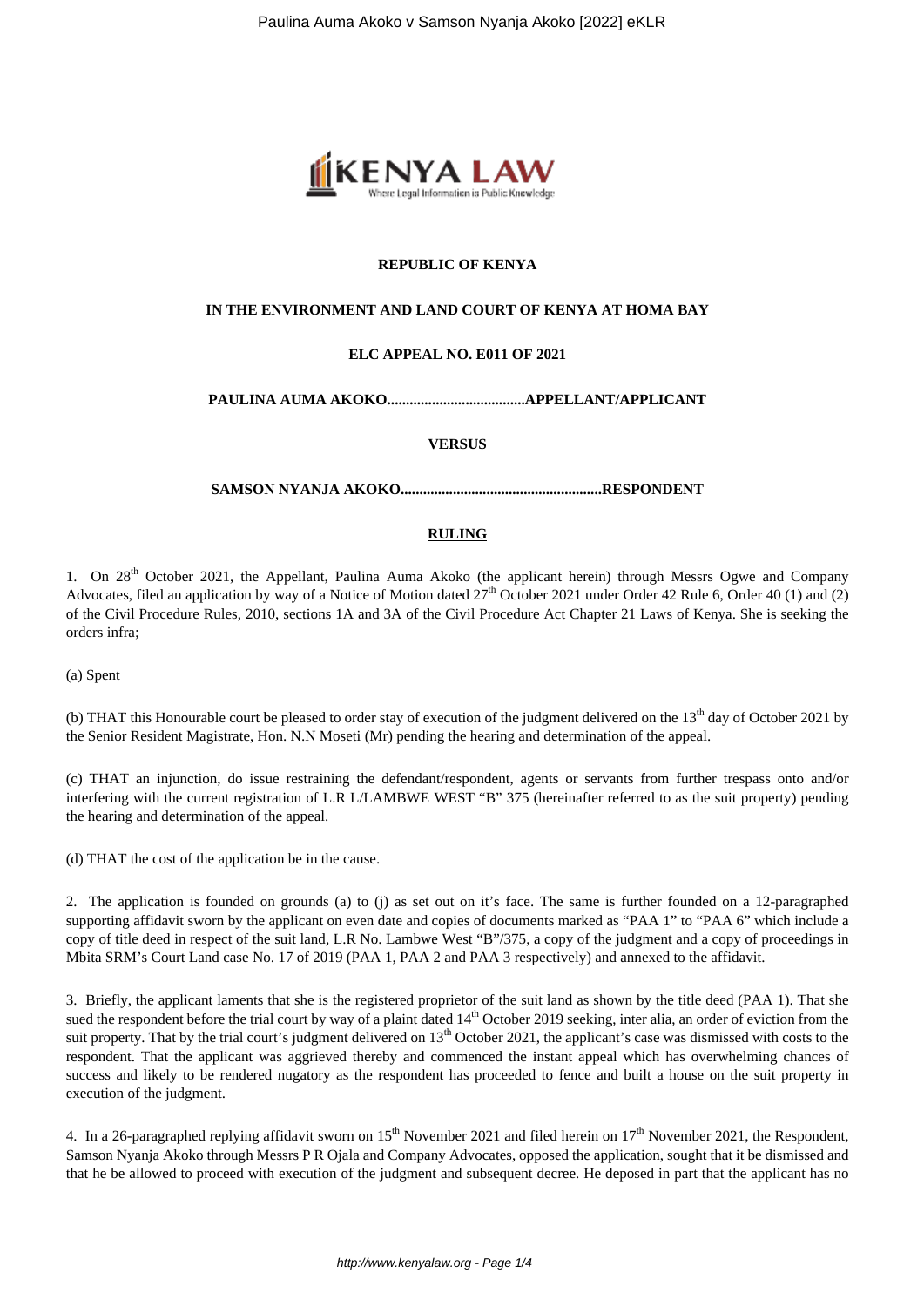arguable appeal. That the applicant has not disclosed the true position of what is happening to the court. That the applicant had filed before the trial court, an application dated  $9<sup>th</sup>$  September 2020 for a temporary injunction and by the time it was allowed on  $16<sup>th</sup>$ December 2020, the respondent had erected his house to almost it's completion on the suit property.

5. The respondent also deposed, inter alia, that the applicant has not demonstrated compelling reasons for the grant of the stay sought in the application. That the applicant will not suffer any prejudice and that he is mischievous and under malicious intention to deny him the fruits of his judgment. That the applicant has not offered any security for the due performance of the decree as required by the law thus, under deserving the orders sought in the application.

**6.** On 29<sup>th</sup> October 2021, this court ordered and directed that the application be canvassed by way of written submissions; see **Order 51 Rule 16 of the Civil Procedure Rules, 2010** and **Practice Direction number 33 of the Environment and Land Court Practice Directions, 2014.**

**7.** Accordingly, learned counsel for the applicant filed a 5-paged submissions dated 8<sup>th</sup> December 2021 on 9<sup>th</sup> December 2021 giving summary of the application, the reply thereto and implored upon the court to find that that the application is merited and should be allowed. That the appeal has overwhelming chances of success and that therefore, the suit land be preserved pending the outcome of the appeal.

**8.** To fortify the submissions, counsel cited the Court of Appeal decision in Civil Appeal (Application) No. E131 of 2021,The Public Service Commission and 72 others-vs-Okiya Omtatah and 4 others **(2021) eKLR** that the applicant must demonstrate that the intended appeal is arguable and will be rendered nugatory (redundant) if the stay is not granted. Counsel further relied on **sections 24 and 25 of the Land Registration Act, 2016 (2012).**

9. On the other hand, learned counsel for the Respondent duly filed a 5-paged submission dated  $3^{rd}$  December 2021 on  $8^{th}$ December 2021 where reference was made to the suit filed and subsequent judgment delivered by the trial court as well as the orders sought in application. Counsel framed three issues for determination; whether the application is spurious and based on misconception of the law, whether the applicant will suffer substantial loss if the orders sought are not granted and whether the applicant is deserving of the orders sought.

10. To buttress the submissions, counsel relied on inter alia, **Executive Estates Limited-vs-Kenya Posts and Another (2005) 1 EA** 53 on positive orders or sanctions**, Co-operative Banking Insurance and Finance Union (Kenya) (2015) eKLR and Republic-vs-Retirement Benefits Tribunal Ex-parte Heritage A.I.I Insurance Company Limited Retirement benefits Scheme (2017) eKLR**. Counsel also made reference to **Order 42 Rule 6 (2)** (supra) and urged the court to consider the Respondent's opposition to the application and dismiss the application as the it lacks merit and the same is an abuse of due process only meant to deny the respondent the fruits of his judgment.

11. I have carefully considered the application, the replying affidavit and the rival submissions together with the issues framed and the authorities cited in their entirety. In that regard, has the applicant satisfied the set conditions for the grant of the orders sought in the application"

12. In regard to prayer number two (2) sought in the application, the **Concise Oxford English Dictionary 12th Edition at page 1411**, defines the term "Stay of execution" thus;

"*Delay in carrying out a court order."*

13. Order 42 Rule 6 (2) (supra) provides for conditions for stay of execution in case of appeal. The applicant lamented that she is bound to suffer substantial loss as the Respondent has commenced fencing and erection of a permanent structure on the suit property in the execution of the impugned judgment. Ground (i) of the application and paragraph 8 of the Respondent's replying affidavit speak to detriment of the appeal and respondent's house erected on the suit land respectively. The same are captured in the parties' respective submissions. Due to the character of activities being carried out on the suit land by the respondent, the applicant is likely to suffer substantial loss unless the stay sought is granted.

14. The principles of equity including delay defeats equity are anchored under Article 10 (2) (b) of the Constitution of Kenya, 2010. The trial court's judgment was delivered on 13<sup>th</sup> October 2021 while the instant application was filed herein on 28<sup>th</sup> October 2021.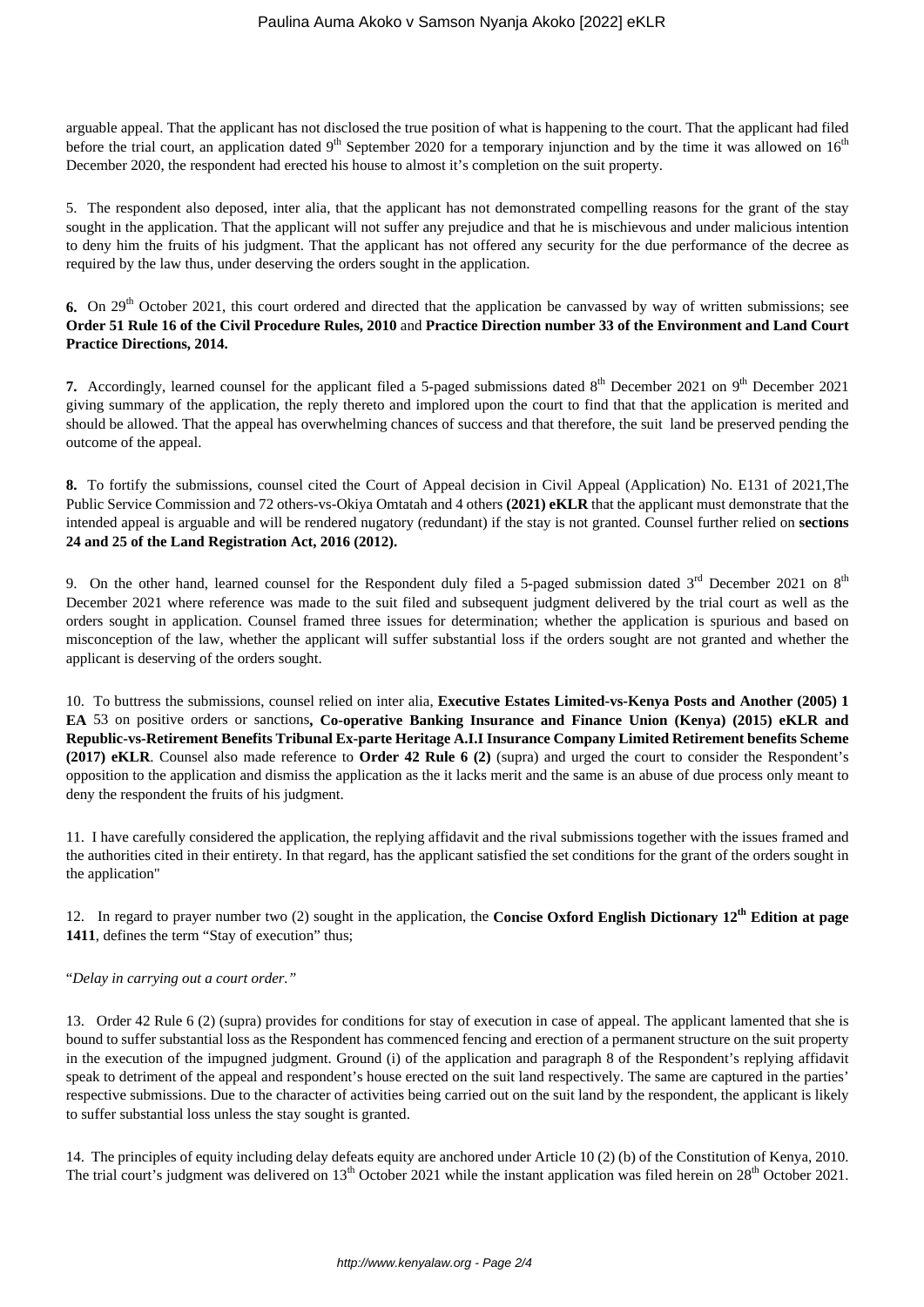Therefore, I am of the considered view that fourteen (14) days delay to mount the application charged against the surrounding circumstances of the matter would not be inordinate and inexcusable as subscribe to the view of Apaloo JA in the case of **Philip Keipto Chemwolo and another-vs-Augustine Kubende (1986) eKLR**.

15. On the requirement of security for the performance of the decree, it is trite law that no person inclusive of a statutory body is exempt from providing security thereof; see **Doshi Iron Mongers Ltd-vs KRA 2020**. Furthermore, the Honourable court has the absolute and unfettered discretion to order the nature of security to be provided by the applicant.

16. In addition, the applicant has an unlimited right to fair hearing of the appeal under **Article 50 (1) as read with Article 25 (c) of the Constitution.** In the case of **Butt-vs-Rent Restriction Tribunal (1979) eKLR**, the Court of Appeal held in part;

"….and the appellant has an undoubted right of appeal…."

17. Notably, by dint of the draft memorandum of appeal annexed to the application, this court admitted the present appeal on  $23<sup>rd</sup>$ November 2021. Clearly, there are triable issues including proprietorship of L R No. Lambwe West "B"/ 374 and the suit property as well as alleged fraud and trust thereof as disclosed therein; See also the Public Service Commission case (supra).

18. So, the appeal should be heard on it's merits as stated in Philip **Chemwolo case (supra)**. More fundamentally, the applicant's right to access justice including this appeal is secured under **Article 48 of the Constitution of Kenya, 2010.**

**19.** As regards the injunctive relief sought in the application. I am guided by the case of **Giella-vs-Cassman Brown and Company Ltd 1973 EA 358** cited in **Nguruman Ltd-vs-Jan Bonde Nielsen and 2-others 2014 eKLR,** among other authoritative pronouncements. The duration of an injunction is within the discretion of the trial judge and depends on the circumstances of the case as noted in **National Bank of Kenya Ltd-vs-Shimmers Plaza Ltd 2009 KLR 278 at 283**. The court is aware of the conditions under Order 40 Rule 2 of the Civil Procedure Rules, 2010 that are meant to curb the abuse of temporary injunctive orders.

20. Moreover, this court has the mandate to grant interim preservation orders including injunctions under **section 13 (7) (a) of the Environment and Land Court Act, 2015 (2011).** Status quo orders regarding the property in dispute are also envisaged thereunder.

21. In the emerging scenario, the merited interim preservation order is the maintenance of the prevailing status quo order in respect of the suit property in lieu of the injunctive order as per prayer number three (3) in the application; see the Court of Appeal decision in the case of **Ogada-vs-Mollin (2009) KLR 620** and **PKA-vs-MSA 2009 KLR 745**.

22. Wherefore, I find merit in the application dated  $27<sup>th</sup>$  October 2021 and filed herein on  $28<sup>th</sup>$  October 2021 hence hereby allow it in the following terms :

a) stay of execution of the judgment rendered on  $13<sup>th</sup>$  October 2021 in Mbita SRM's Court Land Case number 17 of 2019 is granted pending the hearing and determination of this appeal.

b) status quo order over the suit property is hereby issued and in particular, the respondent shall not continue to erect and complete the erection of any permanent structure on the suit property and the applicant shall not sell or dispose of in any manner the suit property or any part thereof pending the hearing and determination of the appeal.

c) The applicant shall deposit in court within the next seven (7) days from this date, the original title deed in respect of the suit land as security for the due performance of such decree or order as may ultimately be binding upon her, failing which the stay shall lapse without a further order of this court.

d) Costs of the application be costs in this appeal.

## **DATED AND DELIVERED AT HOMA BAY THIS 19TH JANUARY 2022**

## **G M A ONGONDO**